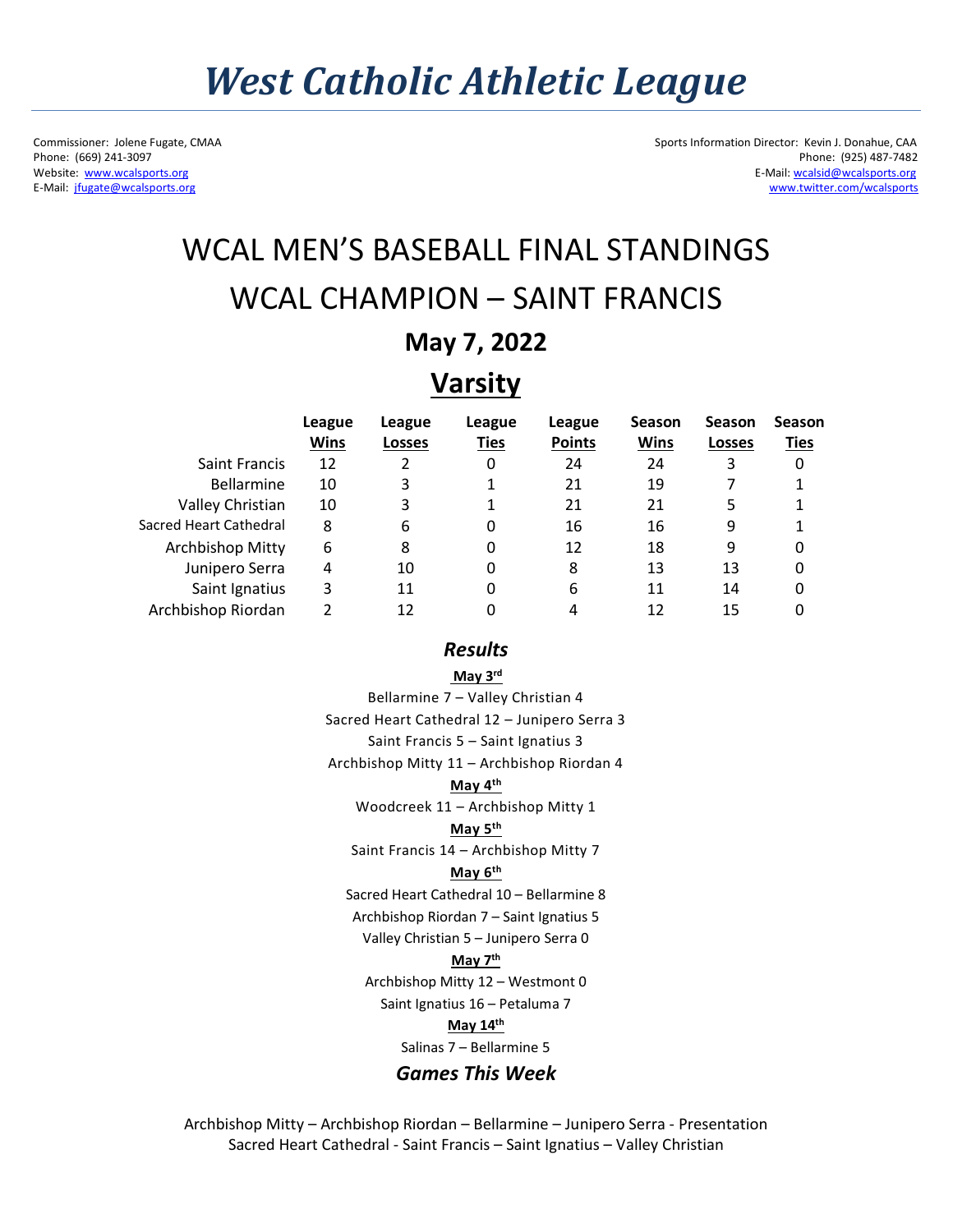# *West Catholic Athletic League*

E-Mail: jfugate@wcalsports.org

Commissioner: Jolene Fugate, CMAA Sports Information Director: Kevin J. Donahue, CAA<br>Phone: (669) 241-3097 Phone: (925) 487-7482 Phone: (669) 241-3097 Phone: (925) 487-7482<br>Website: www.wcalsports.org E-Mail: weakshorts.org E-Mail: weakshorts.org E-Mail: weakshorts.org E-Mail: weakshorts.org E-Mail: wcalsid@wcalsports.org<br>www.twitter.com/wcalsports

# WCAL MEN'S BASEBALL FINAL STANDINGS WCAL CHAMPION – JUNIPERO SERRA **May 7, 2022 Junior Varsity**

|                        | League      | League        | League      | League        | <b>Season</b> | <b>Season</b> | <b>Season</b> |
|------------------------|-------------|---------------|-------------|---------------|---------------|---------------|---------------|
|                        | <b>Wins</b> | <b>Losses</b> | <b>Ties</b> | <b>Points</b> | Wins          | <b>Losses</b> | <b>Ties</b>   |
| Junipero Serra         | 13          | 0             | 1           | 27            | 21            | 0             |               |
| Sacred Heart Cathedral | 10          | 3             |             | 21            | 18            | 4             |               |
| Valley Christian       | 7           | 6             |             | 15            | 12            |               |               |
| <b>Bellarmine</b>      | 7           |               | 0           | 14            | 15            | 8             | 0             |
| <b>Saint Francis</b>   | 6           |               |             | 13            | 14            | 8             |               |
| Archbishop Mitty       | 5           |               | 2           | 12            | 10            | 11            | 2             |
| Saint Ignatius         | 4           | 10            | 0           | 8             |               | 14            | 0             |
| Archbishop Riordan     | 1           | 13            | 0           |               | 6             | 15            | 0             |

*Results*

**May 3rd**

Junipero Serra 9 – Sacred Heart Cathedral 9

Valley Christian 10 – Bellarmine 0

Saint Francis 8 – Saint Ignatius 3

Archbishop Mitty 9 – Archbishop Riordan 3

#### **May 5th**

Archbishop Mitty 4 – Saint Francis 4

#### **May 6th**

Sacred Heart Cathedral 8 – Bellarmine 4

Junipero Serra 10 – Valley Christian 0

Saint Ignatius 6 – Archbishop Riordan 1

#### **May 7th**

Saint Ignatius 9 – Petaluma 1

## *League Games This Week*

Archbishop Mitty – Archbishop Riordan – Bellarmine – Junipero Serra - Presentation Sacred Heart Cathedral - Saint Francis – Saint Ignatius – Valley Christian